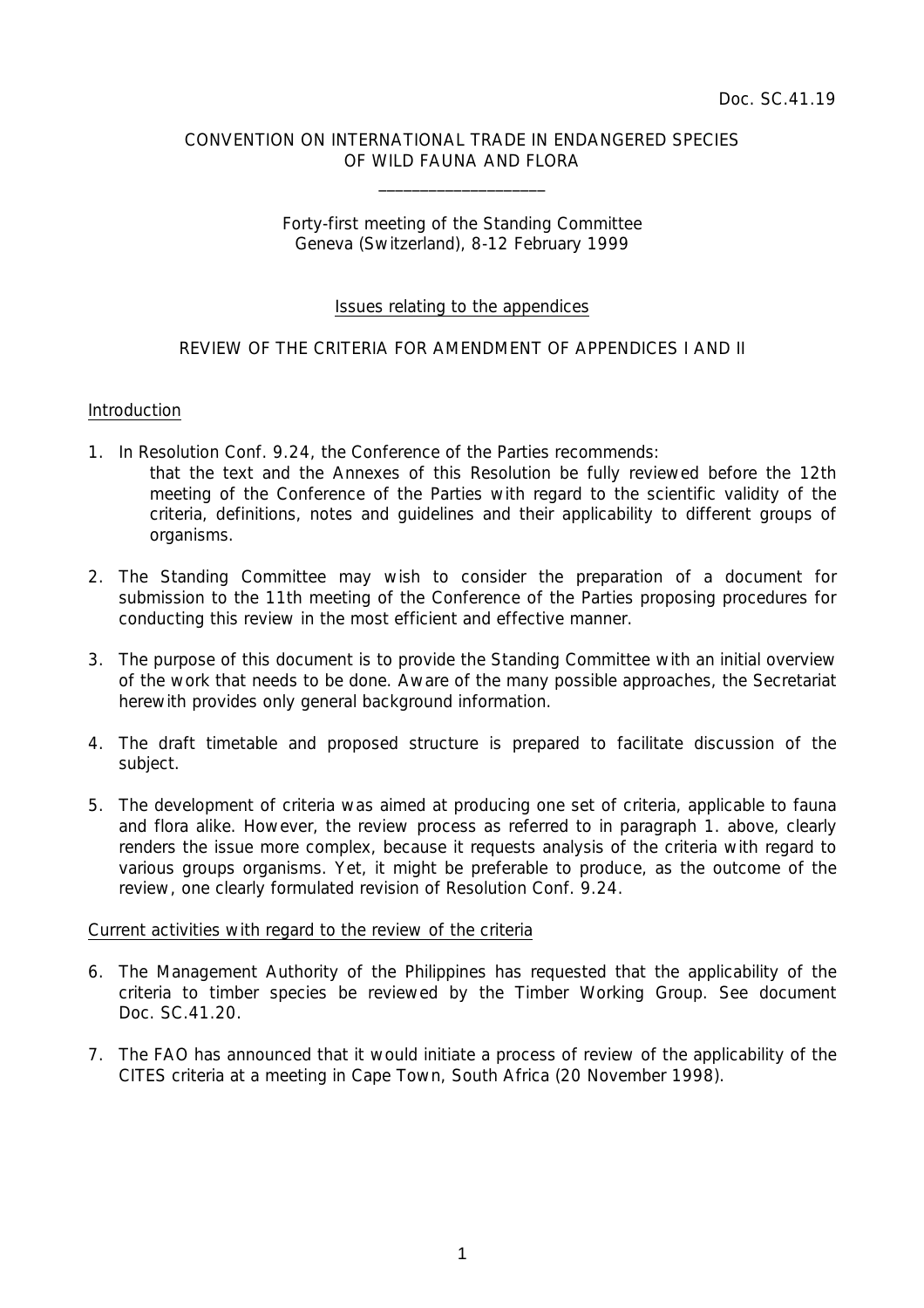## The review process

- 8. The Secretariat suggests that the review be divided into the following four parts.
	- a) Fauna general:

 The Animals Committee should be requested to prepare a list of species (mammals, birds, reptiles, amphibians, invertebrates) for review before December 2000. The Animals Committee will meet in July 1999. The Standing Committee could consider and approve this list at its 42nd meeting.

b) Fauna - fisheries:

 The Standing Committee may wish to consider creating a special working group to deal with this issue. It is important that this working group include representatives of intergovernmental organizations with competence for the management of the species concerned.

c) Flora - general:

 The Plants Committee should be requested to provide an interim report on the results of the current review process and a list of selected species to be reviewed before December 2000. The Standing Committee could consider and approve this list at its 42nd meeting.

d) Flora - timber:

 The Timber Working Group could be the appropriate forum to review the application of the criteria to timber species. See also document Doc. SC.41.20.

- 9. The Secretariat suggests that the Standing Committee create a Criteria Working Group, which should evaluate the results of the reviews referred to under paragraph 8 above and synthesize these into a final document for consideration at the 12th meeting of the Conference of the Parties. The Chairmen of the Animals and Plants Committees and of special working groups should be members of the Criteria Working Group.
- 10. The Secretariat proposes the following timetable for the review process, assuming that the 12th meeting of the Conference of the Parties will be held in the second half of 2002:

### 1999

## **SC 41:**

 Request the Animals and Plants Committees to initiate reviews of the species referred to in paragraph 8 above, which should be completed before December 2000, for evaluation by the Criteria Working Group.

### **SC 42:**

 The Standing Committee should agree on a document on the process of the review of the criteria, to be presented at the 11th meeting of the Conference of the Parties.

### 2000

- April: 11th meeting of the Conference of the Parties to agree on a review process. Standing Committee to convene a Criteria Working Group and other working groups, as appropriate.
- **July/August**: First meeting of the working groups.
- September: Consultation with the Parties and relevant international organizations, following discussions and initial conclusions of the first working groups, as appropriate.